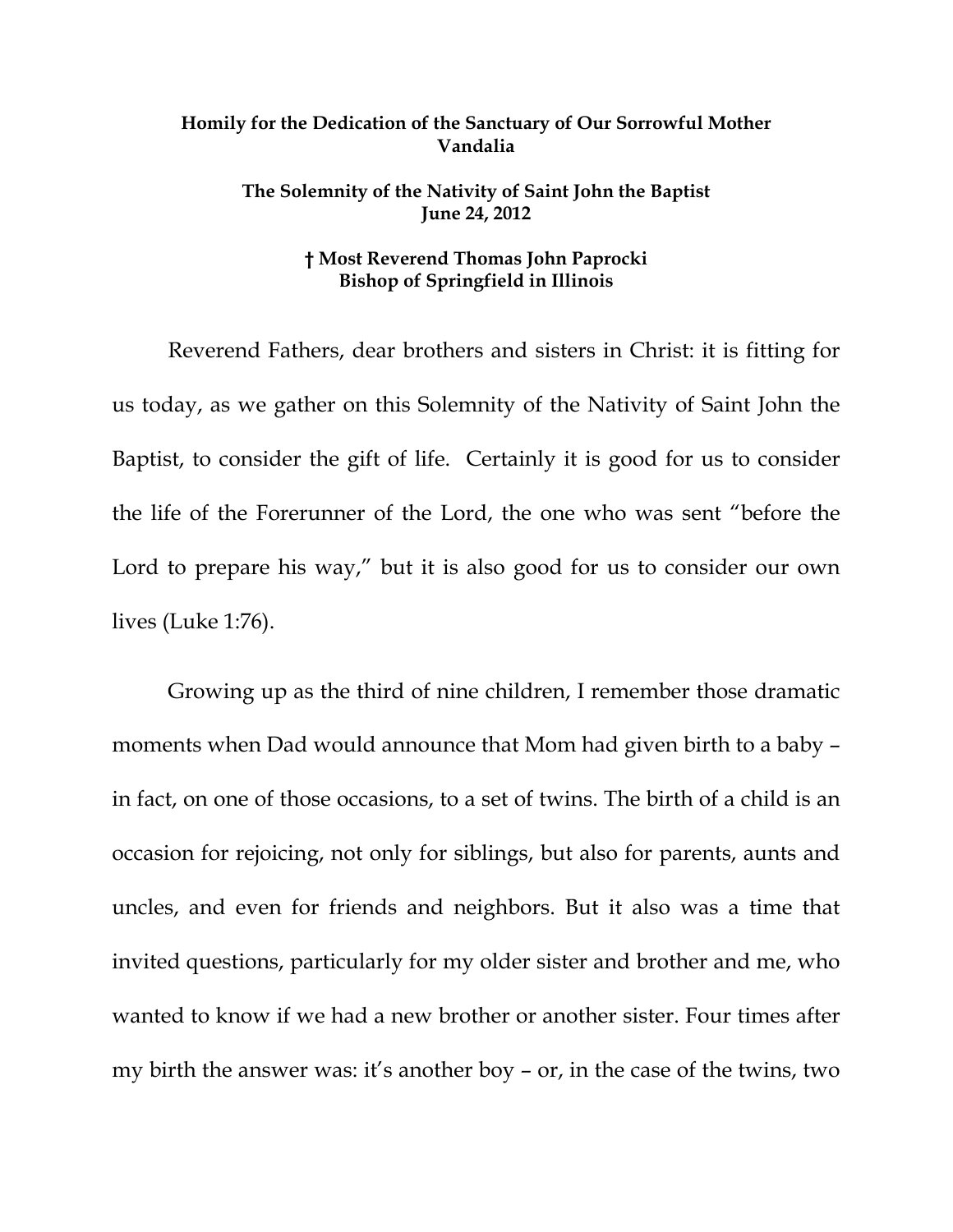more boys! Finally, the ninth child born was a girl. The eldest in the family was a girl and the youngest was a girl, with seven boys in between!

"Is the baby a boy or a girl?" was just the first of many questions, not only "How much does he weigh?" or "Who does she look like?" But also the more thoughtful ones, such as: "What kind of future awaits her?" or "What will he make of life when he grows up?"

If joy and questioning are the order of the day when a baby arrives, it's no surprise to hear of joy and questioning in abundance when Elizabeth and Zechariah have their baby son. Since his parents were long past childbearing age, the fact that they have a child at all is nothing short of a miracle. Then there's the way he gets his name. When the time comes for him to be circumcised, everyone presumes he'll be called after his father, or his grandfather. But his mother insisted firmly: "No, he is to be called John" – and that's a fascinating name, for it means "God's gracious gift".

 When relatives and neighbors remind her that this is breaking with tradition, that no one in the family has that name, his father Zechariah intervenes. Taking up a writing tablet – for he's been unable to speak ever since he doubted the angel's message that Elizabeth would conceive – he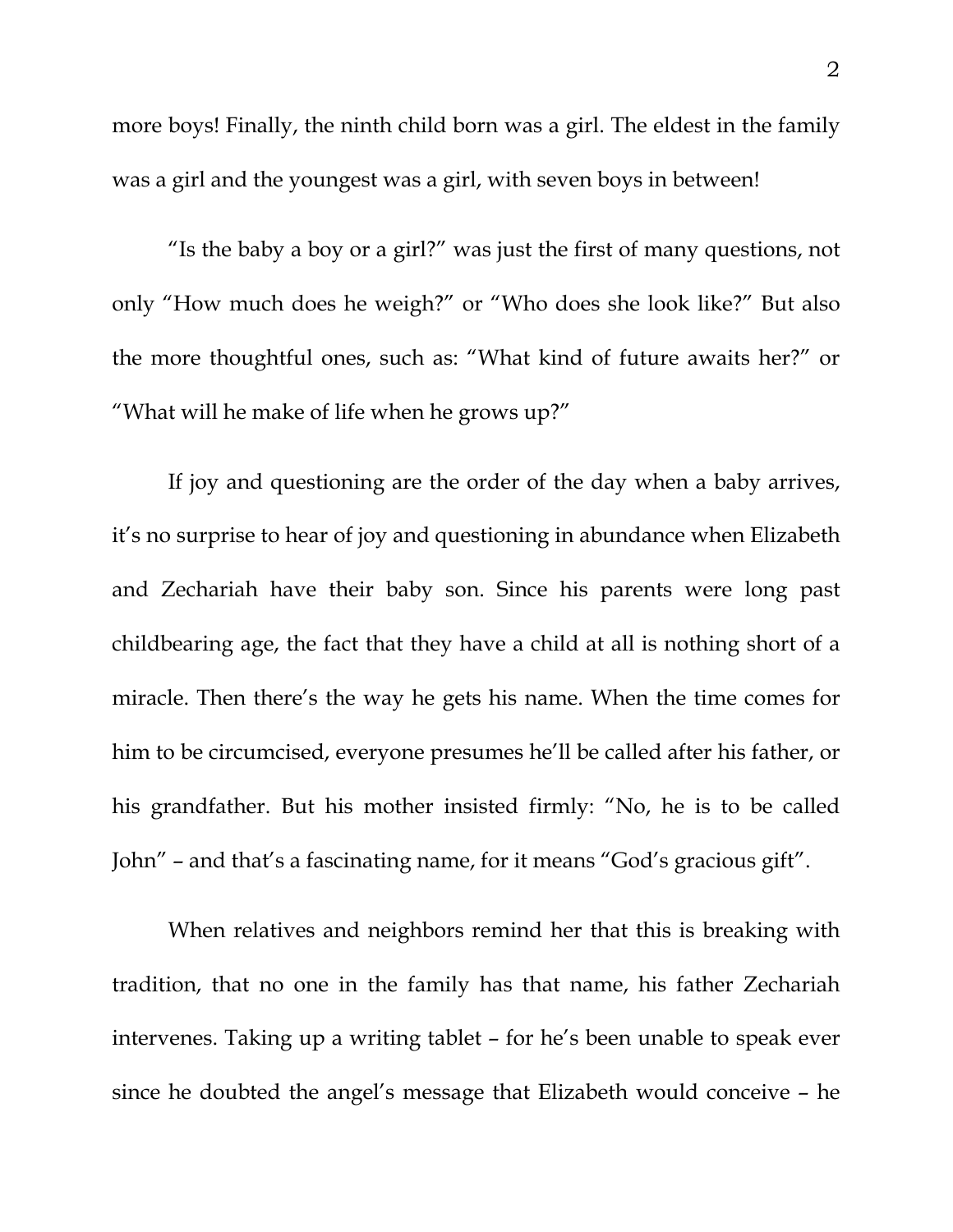carefully traces out the words: "His name is John." As he does so, his power of speech returns. That is another marvel and it isn't long before the question on everyone's lips is: "What will this child turn out to be?"

He will turn out to be one of God's greatest servants, the herald who prepares the way for Jesus' coming. It's a glorious task, but John always remains humbly self-effacing; as he puts it: "I am not fit to undo his sandals"; "he [Jesus] must increase but I must decrease"; and once Jesus appears on the scene, John is content to step back out of the limelight. Until then he has a message that is simple and direct: "Come and be baptized as a sign of repentance, turn back to God; prepare the way of the Lord." And he repeats it, tirelessly.

If the beginning of John's life was a time of rejoicing, its end was marked by an act of sickening violence: he was beheaded in the underground dungeon of King Herod – the price he paid for condemning Herod's evil behavior. But during his lonely time in prison, uncertain as to what his fate might be, John also faced another trial – doubts about his life's work: in fact, he sent friends to ask Jesus if he really was the one they'd been waiting for. He wondered if he'd been mistaken in his mission,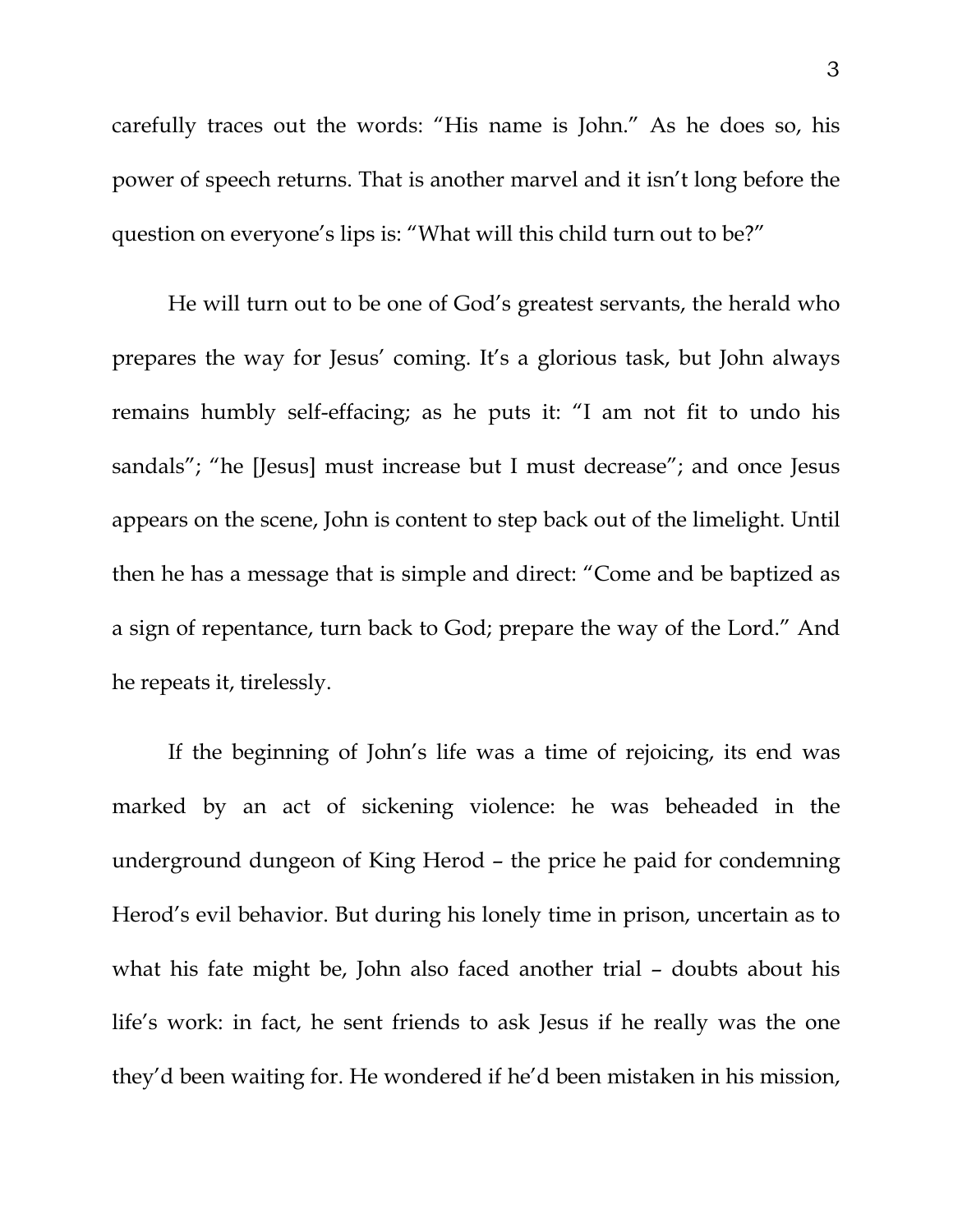if, to use the words of Isaiah we heard in today's first reading, he had "toiled in vain." The reassurance he received from Jesus must have warmed his heart in his final grim days.

"What will this child turn out to be?" they asked when John was born. A similar question might have been asked about us, for marvels have marked our lives, too. Like John, we were known by God before we were born; known and loved in our mother's womb. Shortly after our birth, another marvel awaited most of us: through the sacrament of baptism, we began to share in God's own life, became God's sons and daughters with a destiny of eternal life and happiness. And now, like John, we are called to decrease so that Christ may increase in us, and to bear witness to him in the way we live our lives.

Like John, we may have moments when we wonder if it's all worth it, if perhaps we're toiling in vain. Our celebration of John's birthday can help us to draw strength from his heroic courage and faithfulness unto death, and to be inspired, in our own small way, to continue his work, enabling the bright light of Christ to shine out more brilliantly in our world.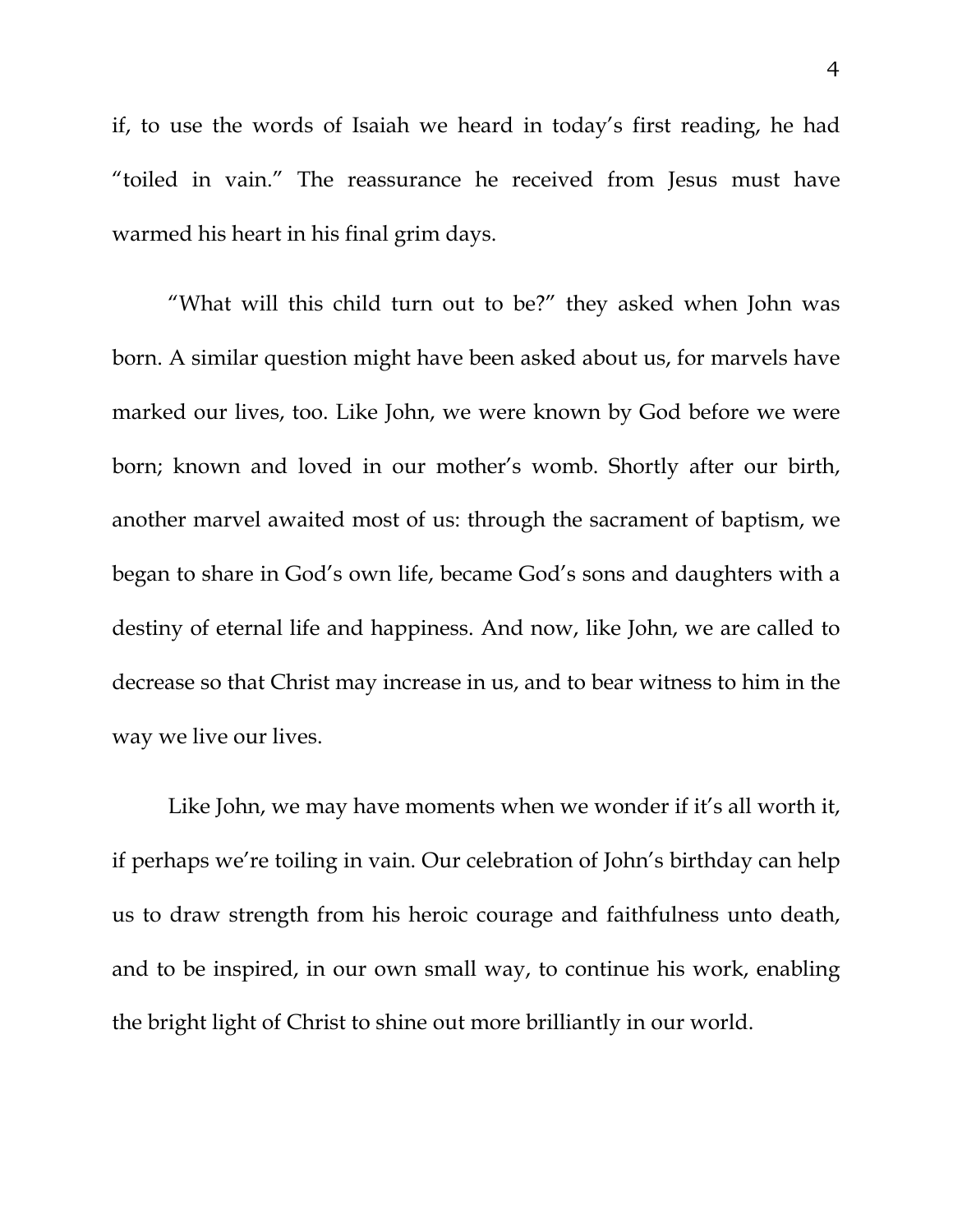The words of the prophet Isaiah that we heard in today's first reading expressed a great truth: "The LORD called me from birth, from my mother's womb He gave me my name" (Isaiah 49:1). There is great hope and confidence in this realization.

We proclaimed another great truth in today's Responsorial Psalm: "O LORD, you have probed me, you know me: you know when I sit and when I stand, you understand my thoughts from afar" (Psalm 139:1-3). Knowing us as he does, the Lord says to us, "It is too little for you to be my servant;" to be known by God, loved by God, and desired by God is an indescribable grace given to each of us (Isaiah 49:6).

 Truly, no one knows us as well as the Lord. At times, this is a great consolation and we "give thanks that I am fearfully, wonderfully made" (Psalm 139:14). At other times, the Lord's closeness reminds us of our sins and of our need for a Savior, that we, too, must listen to those who authentically "testify to the light" so as to be made "a people fit for the Lord" (John 1:7; Luke 1:17).

 This brings us to the purpose of our gathering today: the blessing of this new building of Our Sorrowful Mother's Ministry, with its sanctuary, altar, and Eucharistic chapel. It is a pleasure to be among you today and I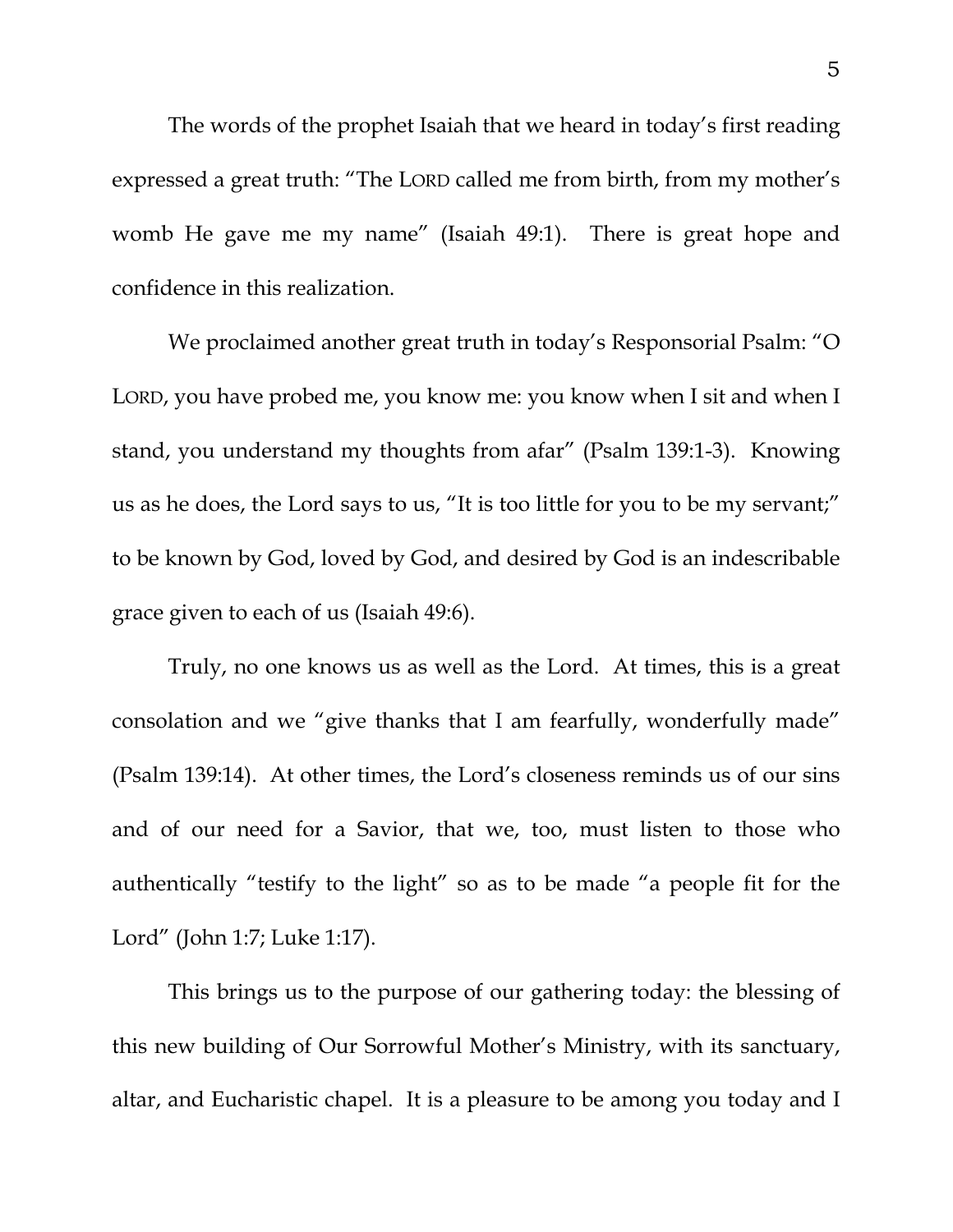thank you for your warm hospitality. I am grateful also to your local pastor, Father Joseph Havrilka, and to your Spiritual Advisor, Father Steve Sotiroff, for the guidance they give you, and to Debbie Pryor and Vanessa Keck and their collaborators for their preparations largely done behind the scenes.

 At long last, I am happy to announce the name that I have designated to give this building: the Sanctuary of Our Sorrowful Mother. This name not only indicates its connection with Our Sorrowful Mother's Ministry, but also indicates the primary purpose for this building. As a place for people to gather for catechesis, reflection, and spiritual growth it will truly function as a sanctuary, as a place where the faithful can gather for solace and refreshment, healing and joy.

 As you gather here for the various activities of Our Sorrowful Mother's Ministry, always seek to be enveloped within the mantle of Our Lady so that you, with Saint John the Baptist, may grow and become strong in the Spirit (cf. Luke 1:80).

 In this Sanctuary of Our Sorrowful Mother, those who come to see both the beauty and the weakness of their lives should cry out to the Lord, "On you I depend from birth; from my mother's womb you are my